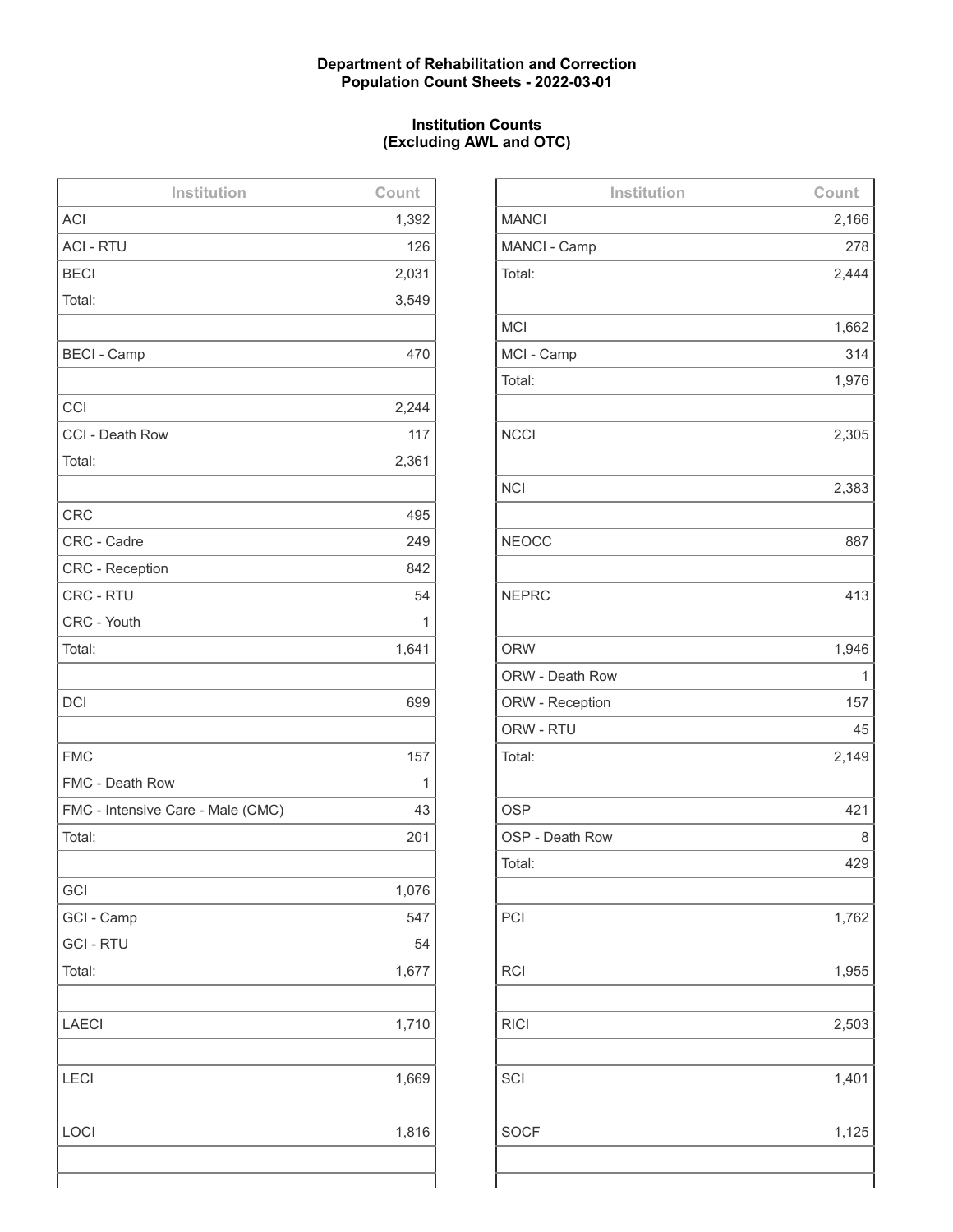|                  | <b>Total Population:</b> | 43,235 |
|------------------|--------------------------|--------|
|                  |                          |        |
| Total:           |                          | 955    |
| <b>WCI-RTU</b>   |                          | 28     |
| <b>WCI</b>       |                          | 927    |
|                  |                          |        |
| Total:           |                          | 637    |
| <b>TOCI - PC</b> |                          | 124    |
| <b>TOCI</b>      |                          | 513    |
|                  |                          |        |
| Total:           |                          | 1,421  |
| TCI - Camp       |                          | 399    |
| <b>TCI</b>       |                          | 1,022  |

|  | * The Total Population includes 30 Offenders with Reason Codes 30 & 31. |  |  |  |
|--|-------------------------------------------------------------------------|--|--|--|
|  | ** The Total Population includes 30 Offenders with Reason Code 0A.      |  |  |  |

|  |  | <b>Male Population by Security Level</b> |  |
|--|--|------------------------------------------|--|
|  |  | (Include AWL and Exclude OTC)            |  |

| <b>Total Death Row</b> | 129         |            | 0        | 130    |
|------------------------|-------------|------------|----------|--------|
| Total Level 1          | 13,592      | 155        | 97       | 13,650 |
| Total Level 2          | 15,468      | 173        | 129      | 15,512 |
| Total Level 3          | 8,590       | 126        | 116      | 8,600  |
| Total Level 4          | 963         | 10         | 4        | 969    |
| <b>Total Level E</b>   | 1,167       | 10         |          | 1,170  |
| <b>Security Level</b>  | <b>Body</b> | <b>AWL</b> | $(-OTC)$ | Total  |

LORCI 623 LORCI - Cadre 207 LORCI - Reception 204 Total: 1,034

MACI 381 MACI - Minimum 1,282 Total: 1,663

### **Female Population by Institution (Include AWL and Exclude OTC)**

|                 | <b>Total Population:</b> | 43,174      | 531         | 389      | 43,316 |
|-----------------|--------------------------|-------------|-------------|----------|--------|
|                 | <b>Total Female</b>      | 3,265       | 56          | 36       | 3,285  |
| ORW - RTU       |                          | 45          | $\mathbf 0$ | $\Omega$ | 45     |
| ORW - Reception |                          | 157         | 7           | 4        | 160    |
| ORW - Death Row |                          |             | 0           | $\Omega$ |        |
| <b>ORW</b>      |                          | 1,946       | 38          | 25       | 1,959  |
| <b>NEPRC</b>    |                          | 413         | 6           | 3        | 416    |
| <b>FMC</b>      |                          | 5           | $\mathbf 0$ | 0        | 5      |
| <b>DCI</b>      |                          | 698         | 5           | 4        | 699    |
| Institution     |                          | <b>Body</b> | <b>AWL</b>  | $(-OTC)$ | Total  |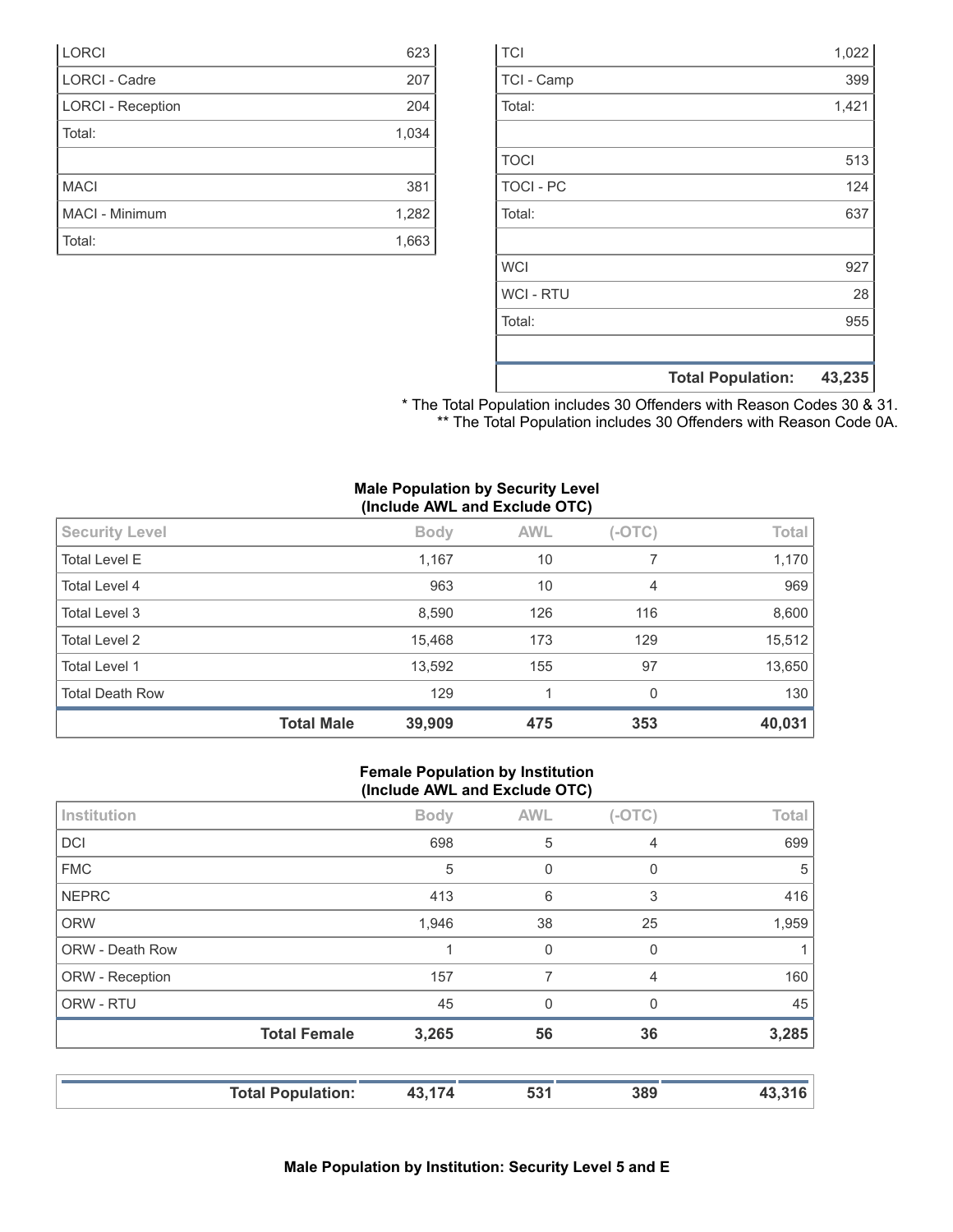**(Include AWL and Exclude OTC)**

| Institution  | $\mathcal{L}$        | <b>Body</b>               | <b>AWL</b>          | $(-OTC)$            | Total                     |
|--------------|----------------------|---------------------------|---------------------|---------------------|---------------------------|
| ACI          |                      | $\,$ 3 $\,$               | $\mathbf 0$         | $\mathsf{O}\xspace$ | $\ensuremath{\mathsf{3}}$ |
| CRC          |                      | $\mathfrak{S}$            | $\mathbf 0$         | $\mathsf{O}\xspace$ | $\mathsf 3$               |
| CRC - RTU    |                      | $\overline{7}$            | $\mathbf 0$         | $\mathsf{O}\xspace$ | $\overline{7}$            |
| ${\sf FMC}$  |                      | $\overline{2}$            | $\mathbf{1}$        | $\mathsf{O}\xspace$ | $\sqrt{3}$                |
| LECI         |                      | 18                        | $\mathbf 0$         | $\mathsf{O}\xspace$ | 18                        |
| LORCI        |                      | 1                         | $\mathbf 0$         | $\boldsymbol{0}$    | 1                         |
| <b>MACI</b>  |                      | $\boldsymbol{9}$          | $\mathbf 0$         | $\mathsf{O}\xspace$ | $\boldsymbol{9}$          |
| <b>MANCI</b> |                      | 12                        | $\mathbf 0$         | $\mathsf{O}\xspace$ | 12                        |
| <b>NEOCC</b> |                      | 4                         | $\mathbf 0$         | $\boldsymbol{0}$    | $\overline{4}$            |
| <b>OSP</b>   |                      | 355                       | $\sqrt{4}$          | $\overline{4}$      | 355                       |
| <b>RCI</b>   |                      | 29                        | $\mathbf 0$         | $\boldsymbol{0}$    | 29                        |
| <b>RICI</b>  |                      | 1                         | $\mathbf 0$         | $\boldsymbol{0}$    | 1                         |
| SOCF         |                      | 551                       | $\overline{4}$      | 3                   | 552                       |
| TCI          |                      | 16                        | $\mathsf{O}\xspace$ | $\mathsf{O}\xspace$ | $16\,$                    |
| <b>TOCI</b>  |                      | 142                       | $\mathbf 1$         | $\mathsf{O}\xspace$ | 143                       |
| TOCI - PC    |                      | $\overline{2}$            | $\mathbf 0$         | $\mathsf{O}\xspace$ | $\overline{2}$            |
| <b>WCI</b>   |                      | $\ensuremath{\mathsf{3}}$ | $\mathbf 0$         | $\mathsf{O}\xspace$ | $\ensuremath{\mathsf{3}}$ |
| WCI - RTU    |                      | $\boldsymbol{9}$          | $\mathbf 0$         | $\boldsymbol{0}$    | $\boldsymbol{9}$          |
|              | <b>Total Level 5</b> | 1,167                     | 10                  | $\overline{7}$      | 1,170                     |

# **Male Population by Institution: Security Level 4 (Include AWL and Exclude OTC)**

| Institution                       | <b>Body</b> | <b>AWL</b>     | $(-OTC)$       | Total          |
|-----------------------------------|-------------|----------------|----------------|----------------|
| ACI                               | 3           | $\mathbf 0$    | $\mathbf 0$    | 3              |
| CRC                               | 2           | $\mathbf 0$    | $\Omega$       | $\overline{2}$ |
| CRC - RTU                         | 9           | 1              | $\mathbf 0$    | 10             |
| <b>FMC</b>                        | 1           | $\mathbf 0$    | $\mathbf 0$    | 1              |
| FMC - Intensive Care - Male (CMC) |             | 0              | $\mathbf 0$    |                |
| <b>LORCI</b>                      | $\,8\,$     | $\overline{2}$ | $\overline{2}$ | 8              |
| LORCI - Cadre                     | 1           | $\mathbf 0$    | $\Omega$       | 1              |
| <b>MACI</b>                       | 13          | $\mathbf 0$    | $\Omega$       | 13             |
| <b>OSP</b>                        | 37          | 0              | $\Omega$       | 37             |
| <b>SOCF</b>                       | 515         | $\sqrt{5}$     | 2              | 518            |
| <b>TOCI</b>                       | 351         | $\overline{2}$ | $\Omega$       | 353            |
| <b>TOCI - PC</b>                  | 13          | $\mathbf 0$    | $\mathbf 0$    | 13             |
| WCI - RTU                         | 9           | $\mathbf 0$    | $\Omega$       | 9              |
| <b>Total Level 4</b>              | 963         | 10             | 4              | 969            |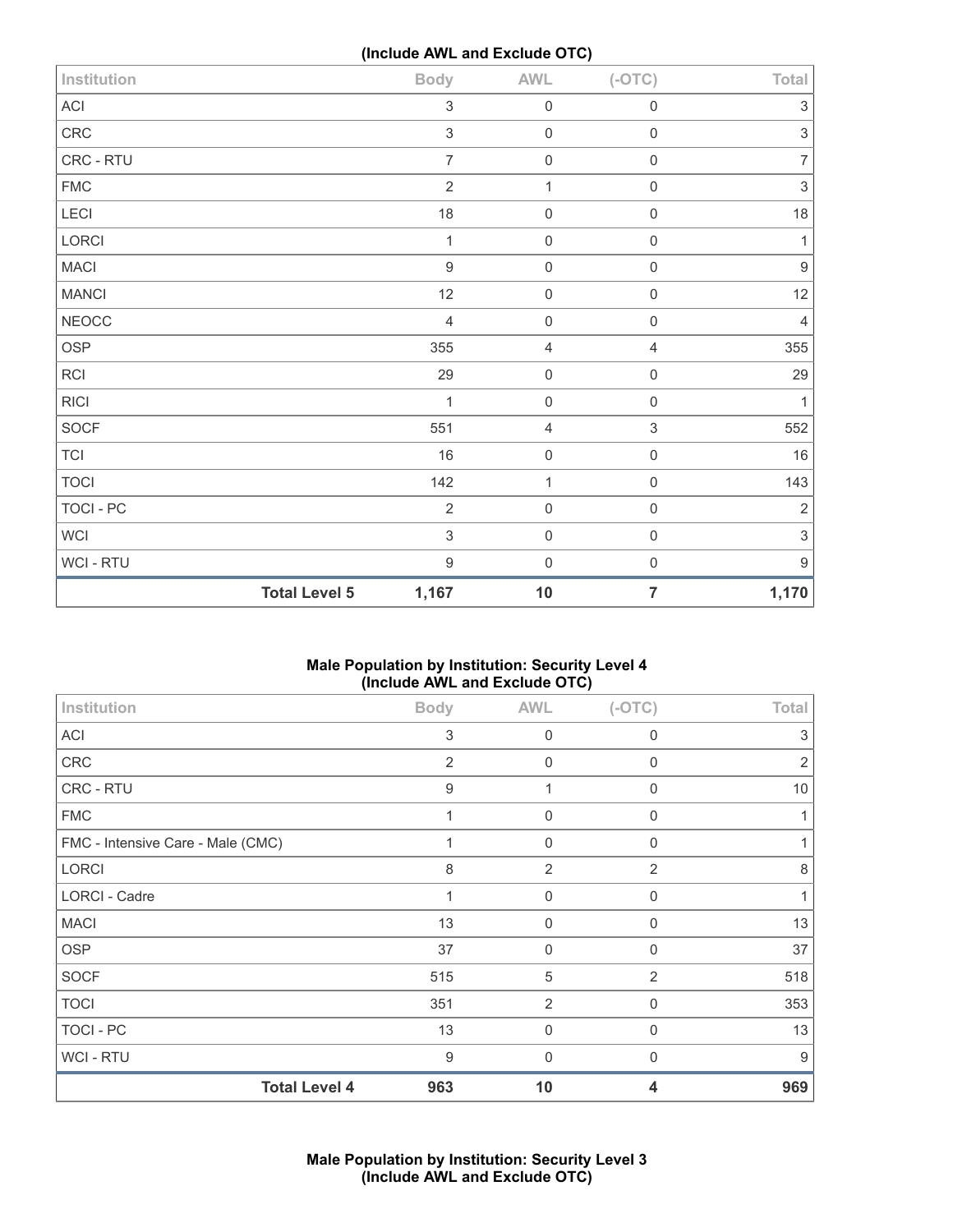| Institution                       |                      | <b>Body</b>    | <b>AWL</b>                | $(-OTC)$                  | Total                     |
|-----------------------------------|----------------------|----------------|---------------------------|---------------------------|---------------------------|
| ACI                               |                      | 23             | 1                         | 1                         | 23                        |
| <b>BECI</b>                       |                      | $\overline{4}$ | $\mathbf{1}$              | 1                         | 4                         |
| CCI                               |                      | 12             | $\mathbf 0$               | $\mathbf 0$               | 12                        |
| CRC                               |                      | 192            | 19                        | 19                        | 192                       |
| CRC - Cadre                       |                      | $\overline{7}$ | $\mathbf 0$               | $\mathbf 0$               | $\overline{7}$            |
| CRC - Reception                   |                      | 408            | $\sqrt{3}$                | $\ensuremath{\mathsf{3}}$ | 408                       |
| CRC - RTU                         |                      | 37             | $\mathbf 0$               | $\mathsf 0$               | 37                        |
| <b>FMC</b>                        |                      | 11             | $\mathbf 0$               | $\mathbf 0$               | 11                        |
| FMC - Intensive Care - Male (CMC) |                      | $\mathbf{1}$   | $\mathbf 0$               | $\mathsf{O}\xspace$       | 1                         |
| LAECI                             |                      | 5              | $\mathbf 0$               | $\mathbf 0$               | $\sqrt{5}$                |
| <b>LECI</b>                       |                      | 1,354          | 11                        | $\hbox{9}$                | 1,356                     |
| LOCI                              |                      | $\mathbf{1}$   | $\mathbf 0$               | $\mathbf 0$               | $\mathbf{1}$              |
| LORCI                             |                      | 283            | 47                        | 45                        | 285                       |
| LORCI - Cadre                     |                      | 94             | $\mathbf 0$               | $\mathbf 0$               | 94                        |
| <b>LORCI - Reception</b>          |                      | 145            | $\ensuremath{\mathsf{3}}$ | 3                         | 145                       |
| <b>MACI</b>                       |                      | 258            | 1                         | 1                         | 258                       |
| <b>MANCI</b>                      |                      | 1,882          | 13                        | 12                        | 1,883                     |
| <b>NCCI</b>                       |                      | $\,$ 3 $\,$    | $\mathbf 0$               | $\mathbf 0$               | $\sqrt{3}$                |
| <b>NCI</b>                        |                      | 13             | $\mathsf 0$               | $\mathbf 0$               | 13                        |
| <b>NEOCC</b>                      |                      | 419            | 12                        | 11                        | 420                       |
| <b>OSP</b>                        |                      | $\overline{2}$ | $\mathbf 0$               | $\mathbf 0$               | $\overline{2}$            |
| PCI                               |                      | 30             | $\mathbf 0$               | $\mathsf 0$               | $30\,$                    |
| RCI                               |                      | 1,609          | $\boldsymbol{9}$          | $\overline{7}$            | 1,611                     |
| <b>RICI</b>                       |                      | $\sqrt{2}$     | $\mathbf{1}$              | $\mathsf 0$               | $\ensuremath{\mathsf{3}}$ |
| SCI                               |                      | $\sqrt{2}$     | $\mathsf{O}\xspace$       | $\mathbf 0$               | $\overline{c}$            |
| SOCF                              |                      | 54             | $\mathbf{1}$              | 1                         | 54                        |
| TCI                               |                      | 847            | $\overline{2}$            | $\overline{2}$            | 847                       |
| TCI - Camp                        |                      | $\mathbf{1}$   | $\mathsf{O}\xspace$       | $\mathsf{O}\xspace$       | $\mathbf{1}$              |
| <b>TOCI</b>                       |                      | 12             | $\mathbf 0$               | $\mathsf{O}\xspace$       | 12                        |
| <b>TOCI - PC</b>                  |                      | 47             | $\mathsf{O}\xspace$       | $\mathsf{O}\xspace$       | 47                        |
| <b>WCI</b>                        |                      | 825            | $\overline{2}$            | $\mathbf{1}$              | 826                       |
| WCI - RTU                         |                      | $\overline{7}$ | $\mathsf{O}\xspace$       | $\mathsf{O}\xspace$       | 7                         |
|                                   | <b>Total Level 3</b> | 8,590          | 126                       | 116                       | 8,600                     |

### **Male Population by Institution: Security Level 2 (Include AWL and Exclude OTC)**

| Institution      | <b>Body</b> | <b>AWL</b> | $(-OTC)$ | Total |
|------------------|-------------|------------|----------|-------|
| <b>ACI</b>       | 774         |            |          |       |
| <b>ACI - RTU</b> | 97          |            |          | 98    |
| <b>BECI</b>      | 1,334       | 10         |          | 1,335 |
| CCI              | 1,675       |            | 4        | 1,677 |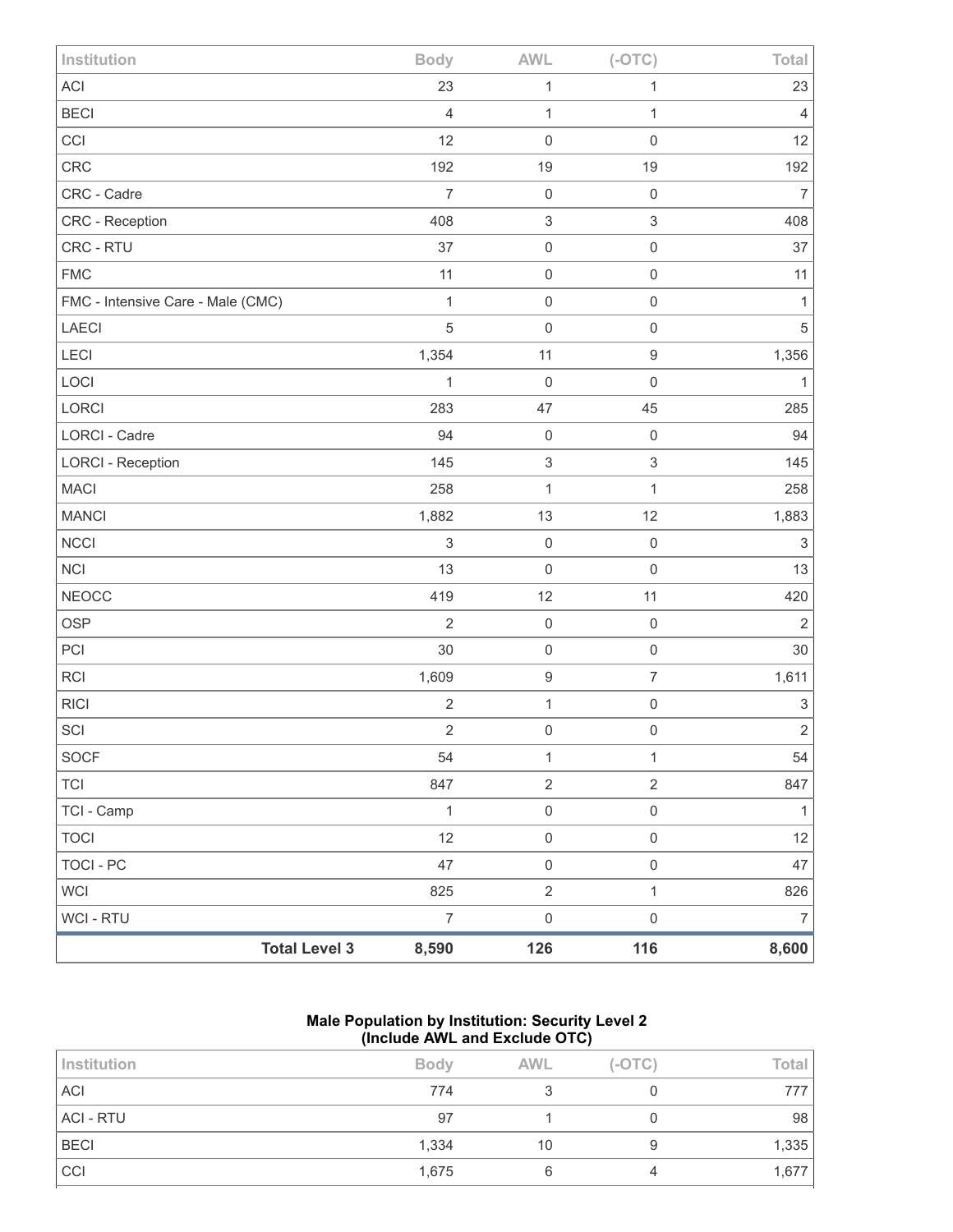| <b>CRC</b>                        | 108          | $\,6\,$             | $\,6\,$                   | 108              |
|-----------------------------------|--------------|---------------------|---------------------------|------------------|
| CRC - Cadre                       | 201          | $\mathbf 0$         | $\mathbf 0$               | 201              |
| CRC - Reception                   | 224          | $\sqrt{2}$          | $\sqrt{2}$                | 224              |
| CRC - RTU                         | $\mathbf{1}$ | $\mathbf 0$         | $\mathbf 0$               | $\mathbf{1}$     |
| CRC - Youth                       | $\mathbf{1}$ | $\mathbf 0$         | $\mathbf 0$               | $\mathbf{1}$     |
| DCI                               | $\mathbf{1}$ | $\mathbf 0$         | $\mathbf 0$               | $\mathbf{1}$     |
| <b>FMC</b>                        | 14           | $\,$ 5 $\,$         | $\mathbf{1}$              | 18               |
| FMC - Intensive Care - Male (CMC) | $\,8\,$      | $\mathbf{1}$        | $\mathbf 0$               | $\boldsymbol{9}$ |
| GCI                               | 549          | $\mathbf 5$         | $\mathbf{1}$              | 553              |
| <b>GCI-RTU</b>                    | 45           | $\mathbf 0$         | $\mathbf 0$               | 45               |
| <b>LAECI</b>                      | 1,034        | 17                  | 16                        | 1,035            |
| <b>LECI</b>                       | 297          | $\mathbf 0$         | $\mathbf 0$               | 297              |
| LOCI                              | 924          | $\,$ 5 $\,$         | $\ensuremath{\mathsf{3}}$ | 926              |
| LORCI                             | 81           | $\mathbf 5$         | $\mathbf 5$               | 81               |
| <b>LORCI - Cadre</b>              | 42           | $\mathsf{O}\xspace$ | $\mathbf 0$               | 42               |
| <b>LORCI - Reception</b>          | 36           | $\mathbf 0$         | $\mathbf 0$               | 36               |
| <b>MACI</b>                       | 101          | $\mathbf{1}$        | $\mathbf{1}$              | 101              |
| <b>MANCI</b>                      | 241          | $\mathbf{1}$        | $\mathbf 0$               | 242              |
| MCI                               | 1,175        | 12                  | $\,6\,$                   | 1,181            |
| <b>NCCI</b>                       | 933          | 13                  | 10                        | 936              |
| <b>NCI</b>                        | 1,325        | 14                  | 14                        | 1,325            |
| <b>NEOCC</b>                      | 463          | 18                  | 18                        | 463              |
| PCI                               | 999          | 13                  | $\boldsymbol{7}$          | 1,005            |
| <b>RCI</b>                        | 316          | $\mathbf{1}$        | $\mathbf{1}$              | 316              |
| <b>RICI</b>                       | 1,370        | 25                  | 20                        | 1,375            |
| SCI                               | 860          | $\boldsymbol{7}$    | $\,$ 5 $\,$               | 862              |
| <b>SOCF</b>                       | $\,$ 5 $\,$  | $\mathbf 0$         | $\mathbf 0$               | $\,$ 5 $\,$      |
| <b>TCI</b>                        | 125          | $\mathbf{1}$        | $\mathbf 0$               | 126              |
| TCI - Camp                        | $\mathbf{1}$ | $\mathsf 0$         | $\mathbf 0$               | $\mathbf{1}$     |
| <b>TOCI</b>                       | $\,8\,$      | $\mathsf{O}\xspace$ | $\mathsf{O}\xspace$       | $\,8\,$          |
| <b>TOCI - PC</b>                  | 62           | $\mathbf 0$         | $\mathsf{O}\xspace$       | 62               |
| <b>WCI</b>                        | 38           | $\mathbf{1}$        | $\mathbf 0$               | 39               |
| <b>Total Level 2</b>              | 15,468       | 173                 | 129                       | 15,512           |

## **Male Population by Institution: Security Level 1 (Include AWL and Exclude OTC)**

| Institution      | <b>Body</b> | <b>AWL</b> | $(-OTC)$ | Total |  |  |
|------------------|-------------|------------|----------|-------|--|--|
| ACI              | 589         | 10         | 5        | 594   |  |  |
| <b>ACI - RTU</b> | 29          |            |          | 29    |  |  |
| <b>BECI</b>      | 693         | 10         |          | 696   |  |  |
| BECI - Camp      | 470         |            |          | 471   |  |  |
| CCI              | 557         | 5          | 5        | 557   |  |  |
|                  |             |            |          |       |  |  |